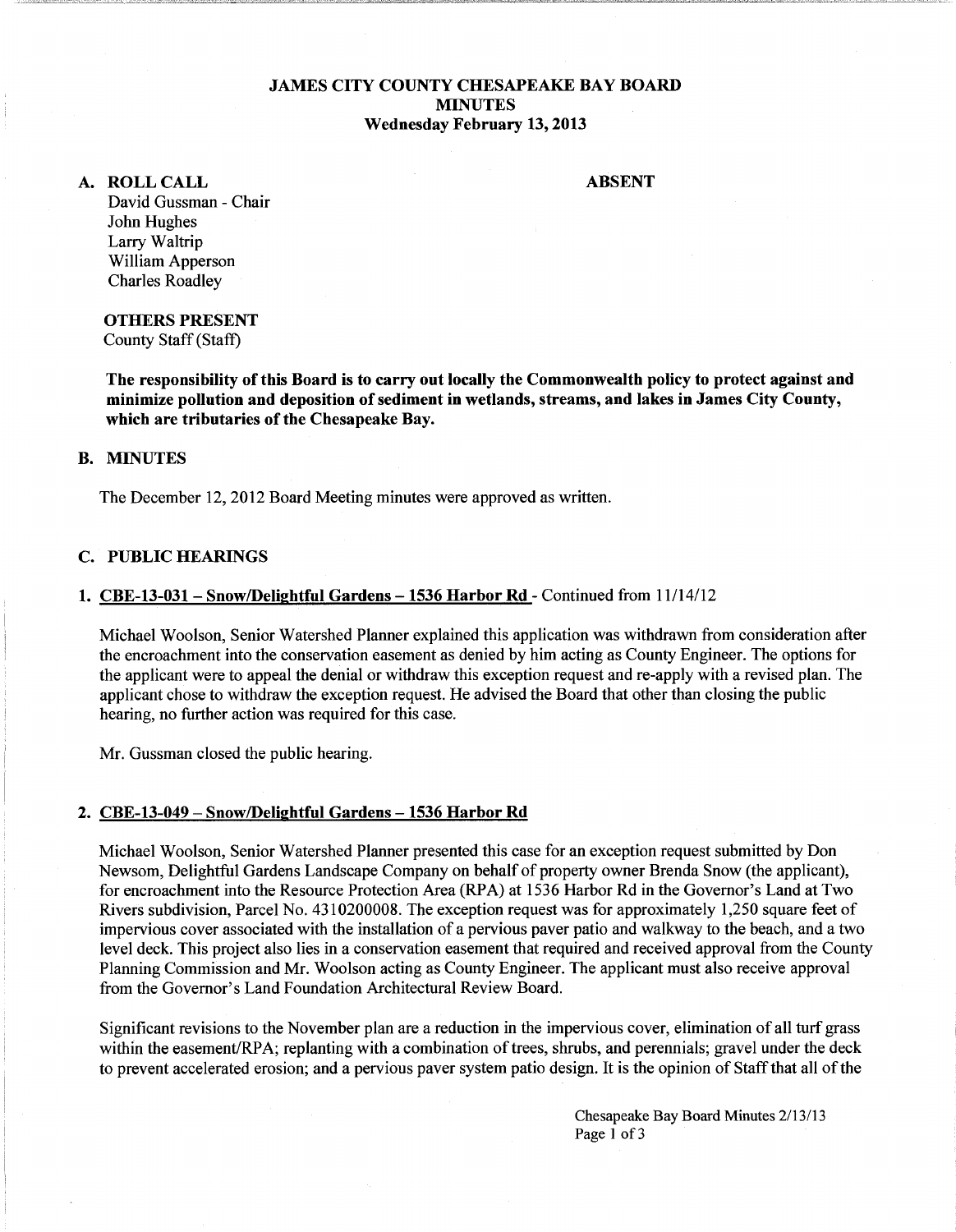changes will be an improvement of water quality over the original design and existing conditions. Staff determined impacts associated with the proposal to be moderate and the proposed mitigation measures exceeded standard mitigation requirements. Staff recommended the Board approve this Chesapeake Bay Exception with the conditions specified in the Resolution to Grant.

Mr. Gussman asked if approval from the Planning Commission for encroachment into the conservation easement was just for this case or if it would be required for all conservation easement encroachments.

Mr. Woolson explained the requirement was based on the Deed of Easement language. Staff has only found this applicable to the Governor's Land subdivision as it was drafted prior to the formation of the Chesapeake Bay Board and early after adoption of the County Chesapeake Bay Preservation ordinance.

Mr. Gussman opened the public hearing.

A. Don Newsom, Delightful Gardens Landscape Company stated he worked closely with Staff to incorporate the described plan revisions to alleviate the run off issues including the addition of rain barrels and re-piping to the gravel under the deck. He stressed the importance of the requested improvements to home owner.

All Board members expressed their appreciation for Mr. Newsom's willingness to work with Staff and stated they felt the proposed plan was an improvement over the existing conditions.

Mr. Gussman closed the public hearing as no one else wished to speak.

Mr. Apperson made a motion to adopt the resolution granting the exception for Chesapeake Bay Board case CBE-13-049 at 1536 Harbor Road, Parcel No. 4310200008.

The motion was approved by a 5-0 vote

# RESOLUTION

### GRANTING AN EXCEPTION ON JCC RE TAX PARCEL NO. 4310200008

- WHEREAS, Mr. Don Newsom with Delightful Gardens Landscape Co., on behalf of property owner Brenda Snow, (the "Applicant") has appeared before the Chesapeake Bay Board of James City County (the "Board") on February 13, 2013 to request an exception to the use of the Resource Protection Area (the "RPA") on a parcel of property identified as JCC RE Tax Parcel No. 4310200008 and further identified as 1536 Harbor Road in The Governor's Land at Two Rivers subdivision (the property") as set forth in the application CBE-13-049 for the purpose of installing a patio, deck and walkway; and
- WHEREAS, the Board has listened to the arguments presented and has carefully considered all evidence entered into the record.
- NOW, THEREFORE, following a public hearing, the Chesapeake Bay Board of James City County by a majority vote of its members FINDS that:
	- 1. The exception request is the minimum necessary to afford relief.
	- 2. Granting the exception will not confer upon the Applicant any special privileges denied by Chapter 23, Chesapeake Bay Preservation, of the James City County Code, to other property owners similarly situated in the vicinity.
	- 3. The exception request will be in harmony with the purpose and intent of Chapter 23 of the James City County Code, and is not of substantial detriment to water quality.